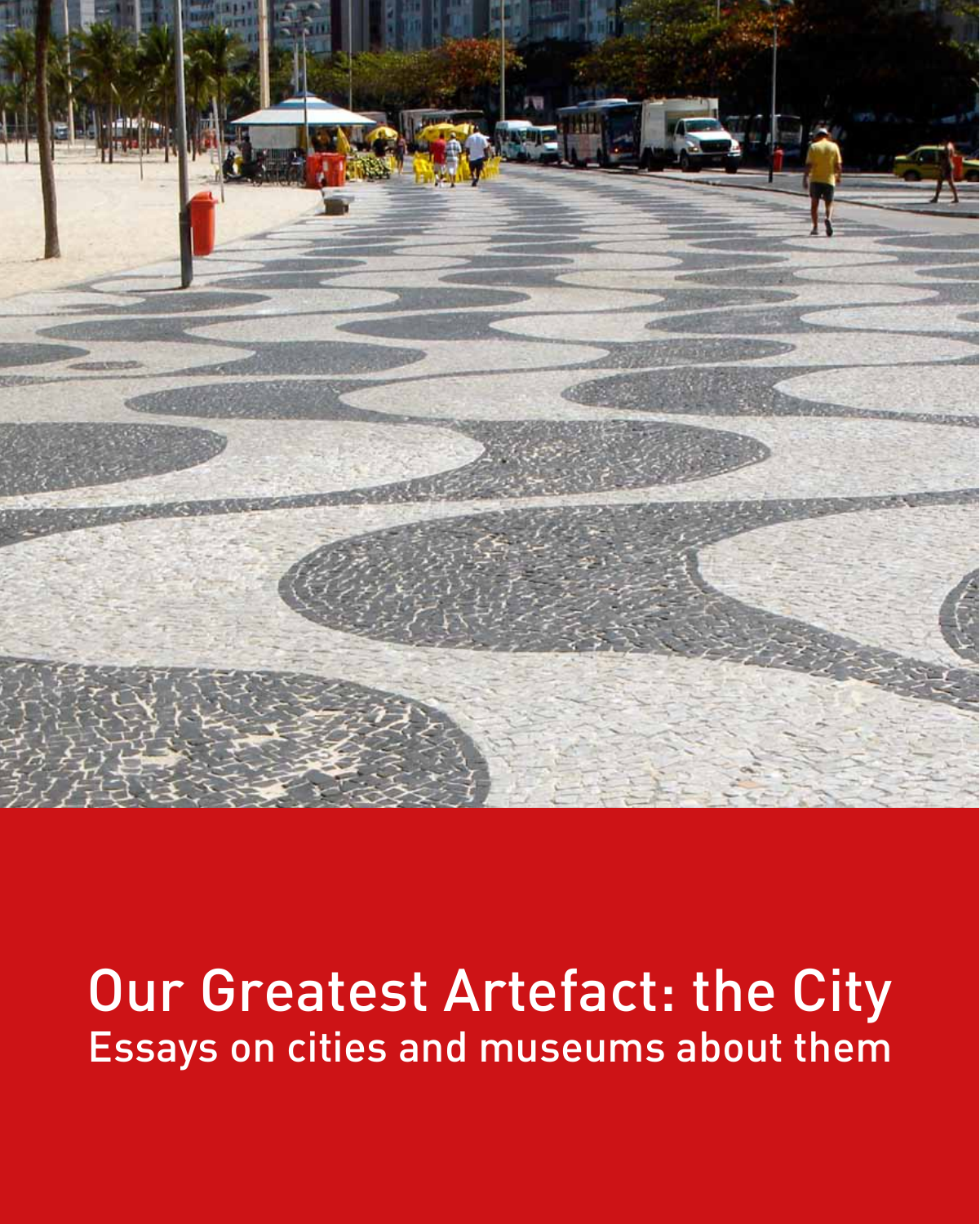## Our Greatest Artefact: the City Essays on cities and museums about them

Layla Beti, Maria Ignez Mantovani Franco, Ian Jones, Prachi More, Marlen Mouliou, Geuntae Park, Giorgio Piccinato, Jean-Louis Postula, Habib Saidi, Jette Sandahl, Mats Sjölin, Rainey Tisdale, Anasasia Tourta, Nikolaos Vranikas, Zhang Lan

#### **Contributors**

#### **Editors**

Ian Jones, Eric Sandweiss, Marlen Mouliou and Chet Orloff

Published by CAMOC, ICOM's International Committee for the Collections and Activities of Museums of Cities

Graphic design: Serpil Çopur

Graphic execution: Yusuf Yamaç

Production: WORKS, Istanbul

Cover photo: the pavement alongside Copacabana beach, Rio de Janeiro designed by Roberto Burle Marx. © Ian Jones

© CAMOC and contributing authors and photographers

Istanbul, December 2012

#### Publications by CAMOC



www.camoc.icom.museum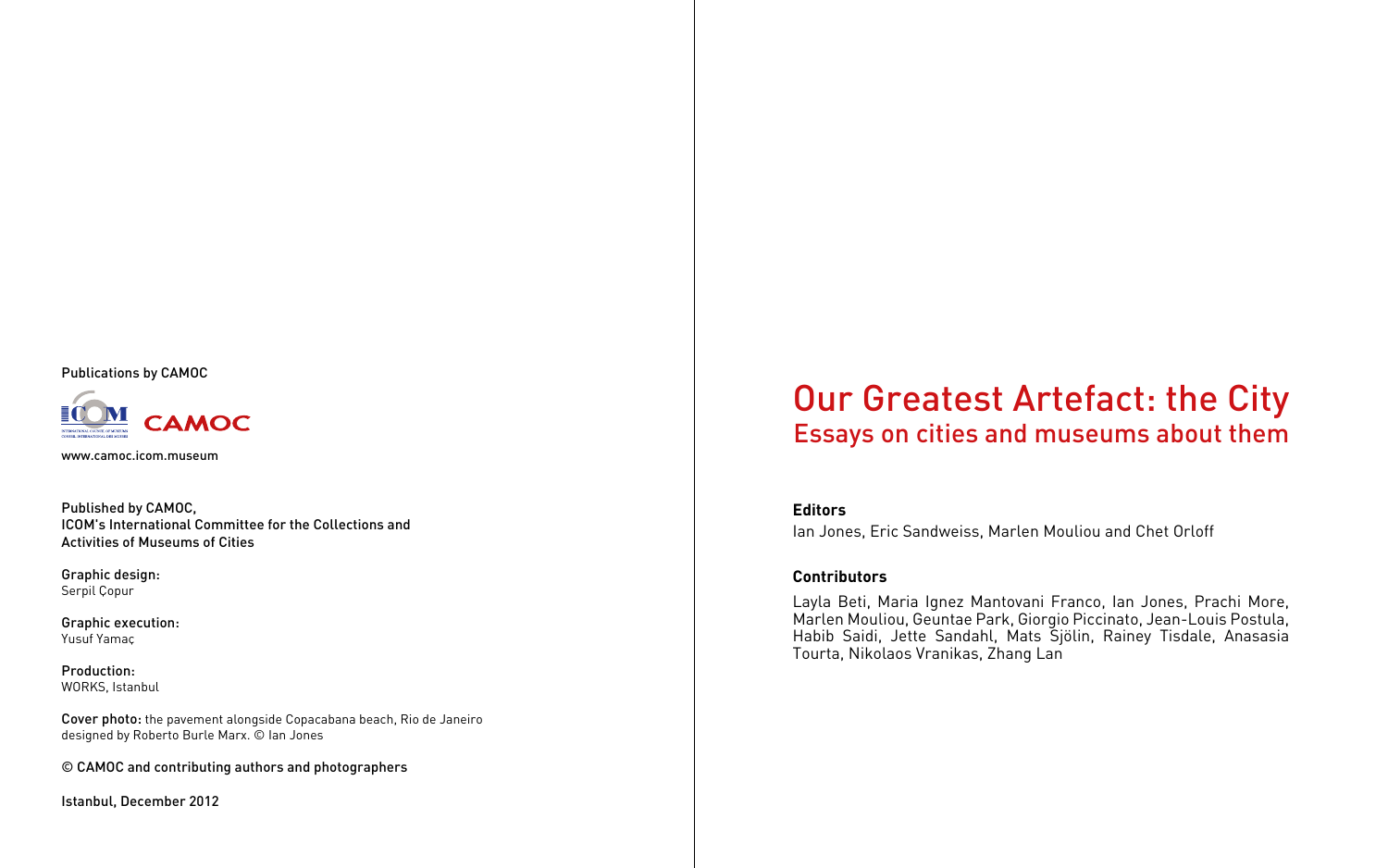Since 1974 the Carnival of Hammarkullen has been a yearly event held on the last weekend of May in the suburb of Hammarkullen outside Gothenburg on the west coast of Sweden. At first sight this event must appear to an outsider like a Latin American carnival. This kind of carnival has never been a tradition in Sweden. On the European continent on the other hand, the carnival tradition goes far back in history. Its origin is lost in the mists of time but known to the Greeks in 1100 BC.<sup>1</sup> In Greece the Patras Carnival starts on the week before the beginning of the Greek Orthodox Great Lent. Like most carnival events in the Mediterranean and the Balkans it is connected with pagan rituals. In Christianity the carnival marks the last opportunity to celebrate before Lent. The Catholic carnivals are often based on local pre-Christian rituals. In medieval Europe the carnival was associated with wild woodsmen. 2 In Protestant countries similar festivals like "Fastnacht" in Germany and "Vastenavond" in Netherlands, have partly pagan origins. 3



<sup>3</sup> See also UNESCO Culture Sector - Intangible Heritage - 2003 Convention: Belgium. http://www.unesco.org/culture/ich/index.php?cp=BE. Retrieved 2009-07-29.

### **The diversity of urban life and the Carnival of Hammarkullen: how global meets local in a suburb of the city of Gothenburg, Sweden** *Mats Sjölin*

*Figure 1. Candombe performance at Hammarkullen 2001. Göteborgs stadsmuseum*

- <sup>1</sup> Rector
- <sup>2</sup> Kinser
-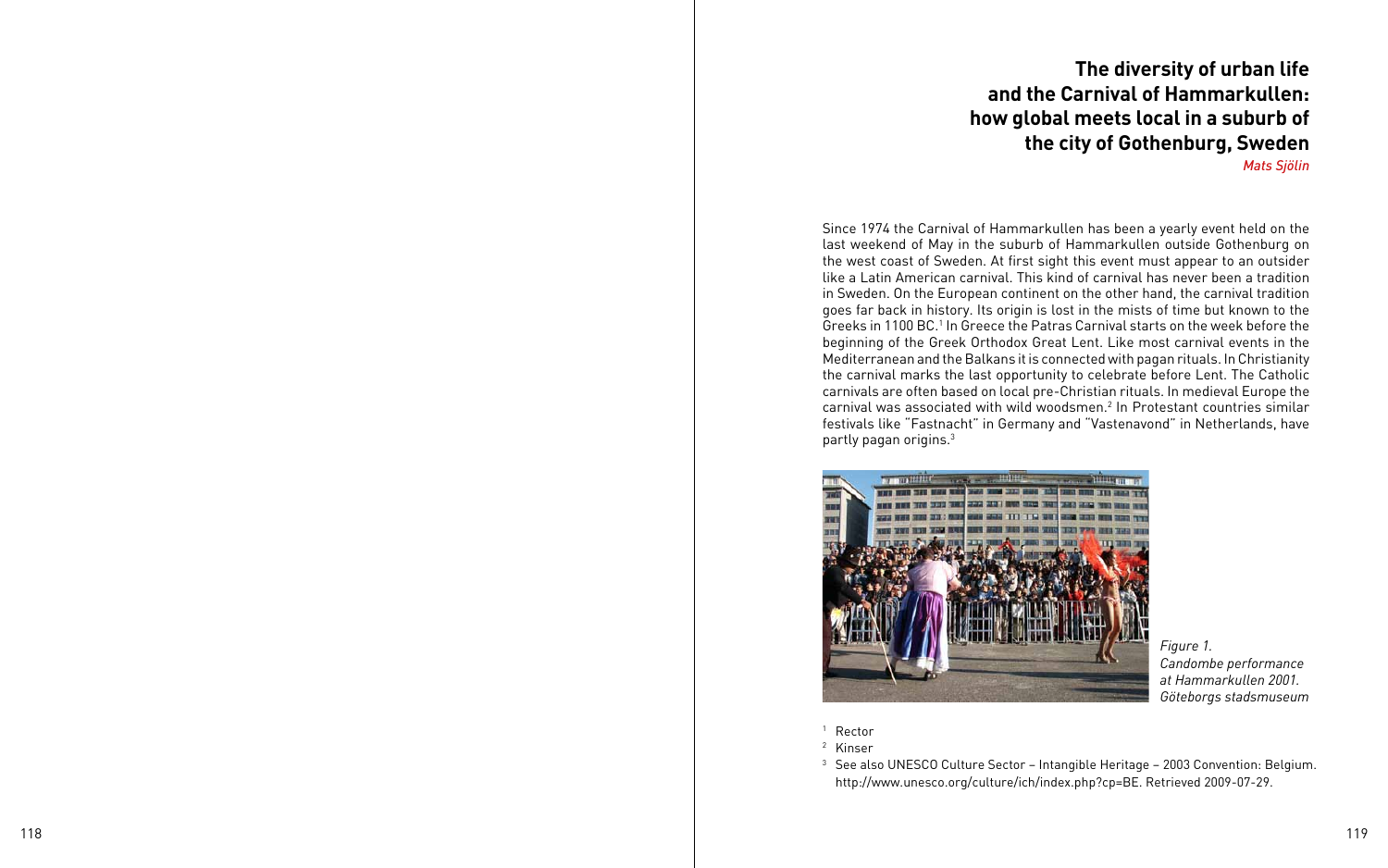The carnival has been characterised by Mikail Bakhtin in *Rabelais and his world* as "the people's second life, organized on the basis of laughter". 4 This "time out of time" definition is the most accepted academic interpretation of carnivals today. The carnival is seen as a celebration of "dualism, contradiction, and mixed feelings", its events deform, deconstruct and reinterpret the world as it is and promote social solidarity among its participants. The carnival as a ritual is "vital to recreation, but it is also the life blood of revolution." 5

Late modern Gothenburg was dependent on its industries. After the second world war the city's factories expanded rapidly. The Eriksberg shipyard extended their plant with prefabrication utilities to the west and the Götaverken yard built the new Arendal shipyard further to the west of the city. The Volvo car plant was already situated in the western parts of the city. The expansion of the ball bearing manufacturer SKF was both in the factory's vicinity in Gamlestaden in Göteborg (The Old City of Gothenburg) and abroad. For instance, in 1964, SKF bought the Italian ball bearing manufacturer Roberto Incerti Villar (RIV). SKF were amongst the first to recruit workers from Italy. In Italy unemployment<br>4 Bakhtin

- 
- $5$  Gilmore<br> $6$  Geertz
- 



All societies have their own self-serving mythologies whose meaning is to explain their origins, justify their ideologies, and legitimise their values and norms in order to create order in the universe. The public carnival event serves the participant's purpose to "define themselves to themselves".<sup>6</sup> The carnival's dualistic approach to understanding what's going on is also relevant in approaching the dialectics between the city centre and its suburbs. I will argue that urban history today is not to be interpreted as a single narrative, but understood as several competing histories. This article tries to recognise the different urban histories, memories and the diversity of urban voices. The Carnival of Hammarkullen is, in this sense, a part of this ongoing interpretation of urban life.

#### **Late modern Gothenburg**

was high after the war and most of the first immigrants came from the area around Torino where the ball bearing manufacturer RIV was located. The first immigrants arrived in 1947 and new groups were recruited in the years 1948, 1952, 1955 and 1964/1965.<sup>7</sup> During the late 1960's and early 1970's new immigrants from Macedonia in the former Republic of Yugoslavia were recruited to the shipyards. Statistics are weak, official registration was prohibited, but in the 1970's a majority of blue collar workers at Volvo were registered as foreign citizens. 8

A shortage of apartments forced the authorities to start a housing programme where one million apartments were to be built in ten years. Due to secret procurement the new suburb areas were located in the north east of the city away from the expanding industries. Thousands of immigrated workers were provided accommodation in the newly build suburbs of Angered, Hjällbo and

<sup>7</sup> Beckman<br><sup>8</sup> Feiff C & Sjölin M.

*Figure 2. Volvo Amazon and Volvo PV at Volvo manufacturing plant 1970's. Göteborgs stadsmuseum*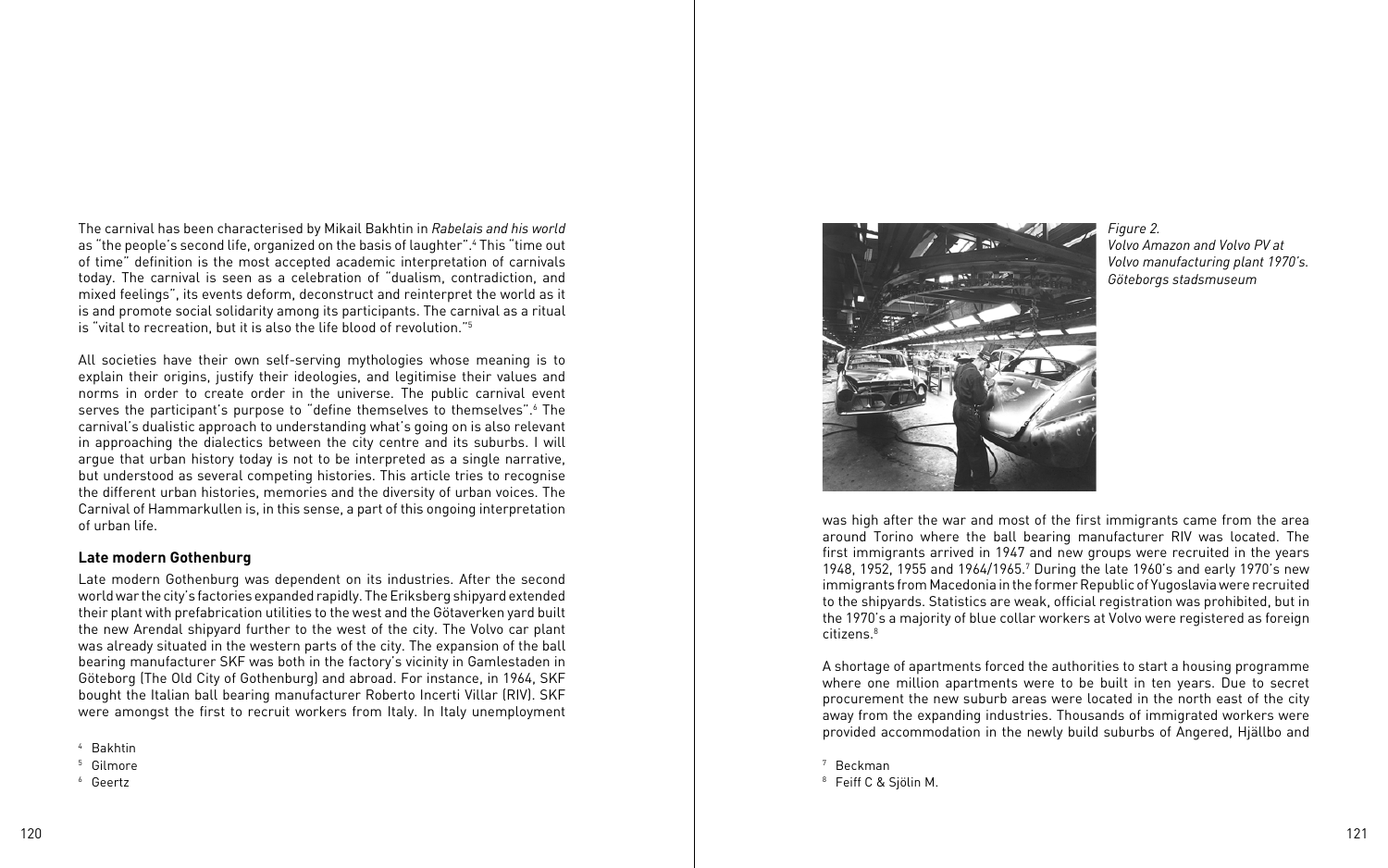Hammarkullen. During the 1980's the industries and the city went into a decline. The suburbs of the north east were abandoned by most Swedish born citizens and left to people with low income or dependent on social welfare.<sup>9</sup>

Back in the 1970's a small number of political immigrants from Latin America had settled in Hammarkullen. Their kin had, in the late 1980's and the early 1990's, started to arrive at what was the rather rundown suburbs in the north east, where rent was low. The local authorities desperately needed the revenue and gladly offered them apartments when the immigration authorities paid subsidies for the rent.

a home. It has to do with more than just material safety, it's a concept of a spiritual and emotional inclusion, a right to belong. This differs from the liberal tradition of a social contract between the state and the individual where rights and obligations must balance.10 The right for every citizen to belong is associated with being equal and, as a consequence, the formation of a homogenised society. Citizens of the Swedish welfare state are expected to be integrated into society which, on the other hand, presumes acculturation.<sup>11</sup>



#### **The new concrete suburb**

To implement the Swedish housing programme, the construction industry needed to be rationalized. The prefabricated housing constructions, typical of the north east suburbs fit into the particular Swedish model of modernity which is based on a view of a certain social and economic rationality that co-ordinates with an imagined efficient society. The Swedish welfare state is defined as

Improving housing conditions was a cornerstone in forming the Swedish welfare state. It was, at the time, argued that the social environment was the source of criminality and bad behaviour in general. When the media began to report on criminality and the rebellion of young people in the new suburbs, it was to strike at the foundations of this imagined community.12 Stereotypical tales, which are common in so many countries where there is a significant immigrant population, began to circulate about the immigrants' appalling way of life in the suburbs.<sup>13</sup> Counter narratives which paid tribute to the way of life in the new

- <sup>10</sup> Andersson
- <sup>11</sup> Cadaval Olivia
- <sup>12</sup> Sjölin 2004
- <sup>13</sup> Klintberg



<sup>9</sup> Sjölin

Foreign citizens in relation to total number of workers







*Figure 3. One of the newly built suburbs to Göteborg 1974. Göteborgs stadsmuseum*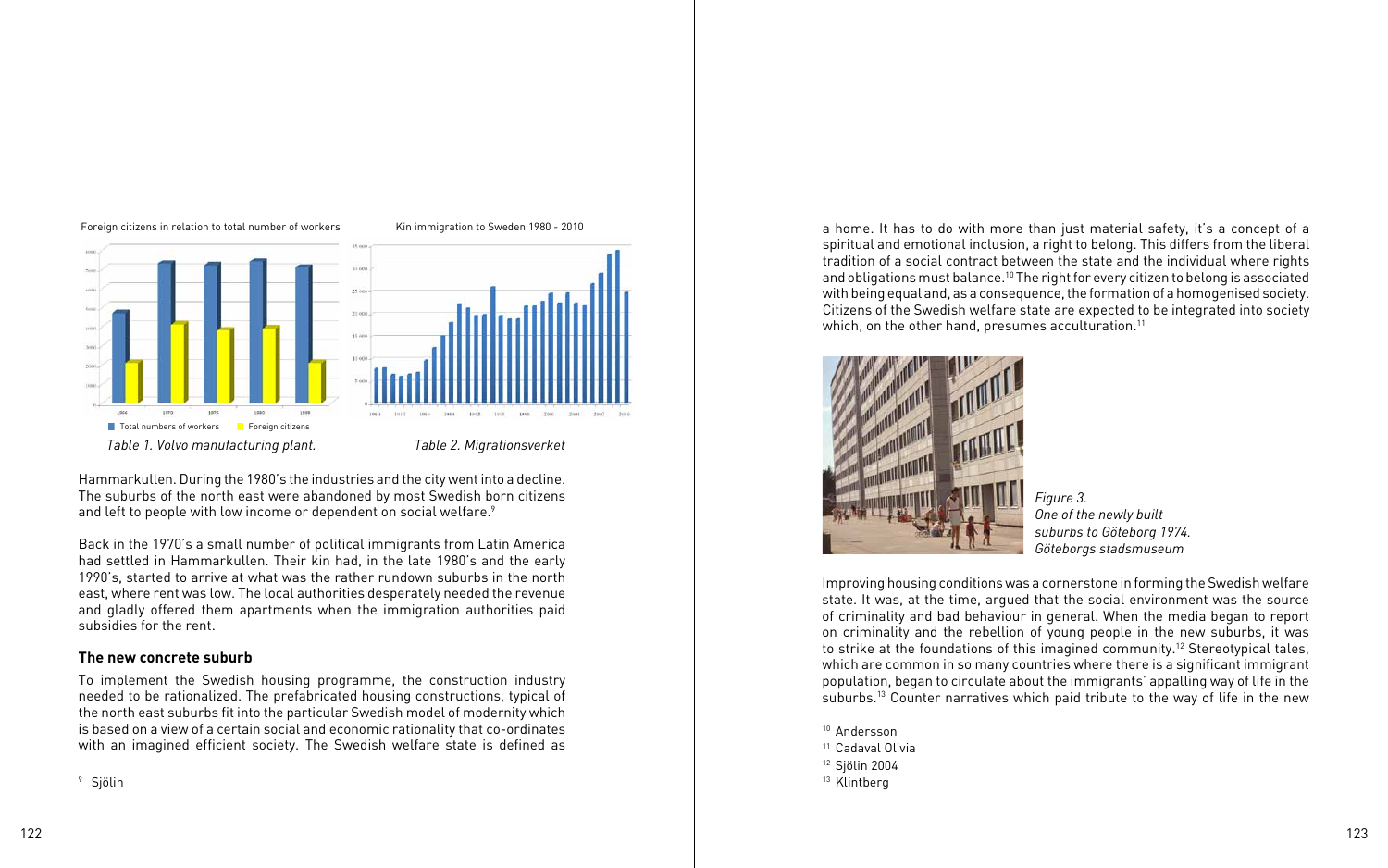housing areas were created.14 Both narratives served as interpretations of a new situation and influenced what was to become the carnival of Hammarkullen.<sup>15</sup>

The Spring festival started with the organisation of spare time activity for young people in the area who wanted to show that they weren't as bad as everybody seemed to think. A typical headline describing Hammarkullen at the time was: "Where violence rules".16 They organized family activities, music performances that included local rock'n roll bands which performed late into the night. There were also political demonstrations during this first spring festival. A demonstration paraded through the residential area, demanding a place for youth recreation activities. From the beginning some of the participants were dressed in clothes associated with former popular cultural activities like Dixie and jazz music, which, back in 1930's and 1940's, was looked upon as subversive music, although later accepted by the cultural elite.<sup>17</sup>

#### **The Spring festival that became a carnival**

After two worrying years when the festival was inhibited due to fighting and unrest, members of the Bolivian local community wanted to participate in what they instead wanted to call a carnival. The introduction of Latin American carnival dances, costumes and other props gave the former Spring festival a local feel. The Latin American carnival also introduced a new global political consciousness and awareness of historical events. The narratives, told in the carnavalesque tradition, were an historical interpretation of how the west colonized and mistreated the indigenous people of America. This was a new perspective on the history of the developing countries never told in Swedish schools whether they were in Hammarkullen or elsewhere in Sweden. In the 1981 carnival there was an attempt to challenge this historical approach by presenting a Viking ship and dressing up as Vikings.18

- <sup>14</sup> Jensen. Jens Jensen was an architect student who moved to Hammarkullen and documented people who lived there. The result became a book.
- <sup>15</sup> Franco P. in Green G. & Scher P.
- <sup>16</sup> Göteborg-Tidningen 1976.09.30
- <sup>17</sup> Interview with Britt-Marie Godthardt. Göteborgs stadsmuseum.
- <sup>18</sup> Documentary film of the carnival. Göteborgs stadsmuseum.

#### **What is carnival?**

Although the goal of festival organisers was to better the area's bad reputation and improve the future of the community, the festival wasn't at the beginning financially supported by the local authorities. The festival organisers wanted to construct an identity, a self-definition of living in the suburbs and turned to the young population for help in identifying the suburban and challenging the city centre media representations of a rough, concrete environment. The counterpoise ingredients were family activities oriented towards what might be defined as Tivoli pleasure activities like pie throwing, barbeques, hot dogs, traditional music entertainment like folk music and Dixie - and what was at the time described as aggressive, long haired rock'n roll bands. The community started to form its own narrative, inventing its own history and negotiating a future in dialogue with the public.



*Figure 4. Bolivian performance at Hammarkullen 2011. Göteborgs stadsmuseum*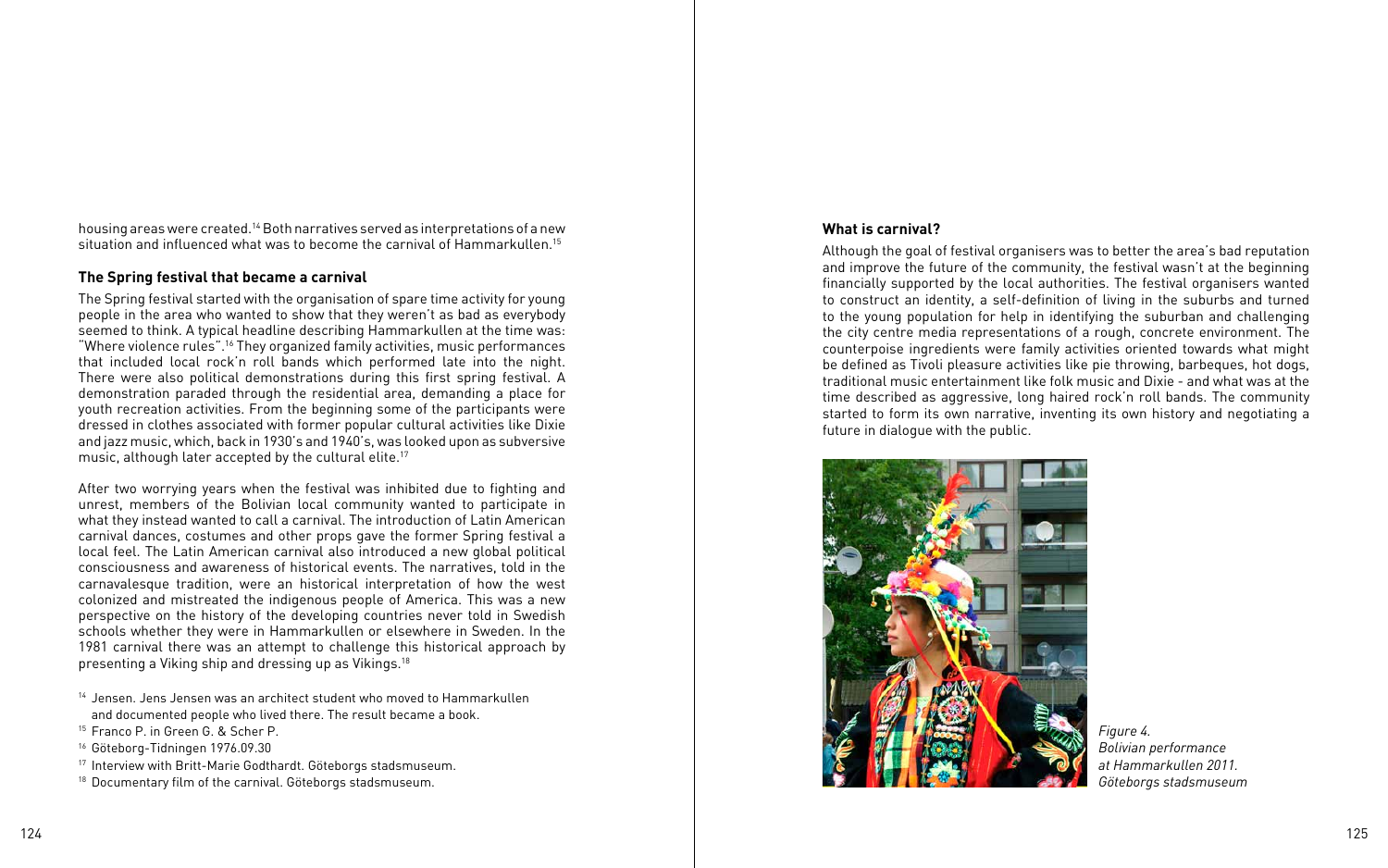Different Latin American national identities came together in the Hammarkullen carnival to create a new Latino identity in the Swedish national context. As Cadaval concludes in her study of Latino identity in Washington DC, rituals that tell stories about a common past are central to a citizen's adoption of an imagined common identity.<sup>20</sup> Local and global histories are interwoven into a new narrative that aims to identify a new reality.21 From being an aggregate of different national groups, they have become a single group united by culture and language, during the carnival. At the time of the carnival they wanted to take control over what it meant to become Swedish and to partake in the carnival, and thus the Latino identity showed itself to be adaptable and dynamic rather than static. $22$ 

The construction of a suburban self, made by the majority population in Hammarkullen, left the people from Latin America to indentify themselves as being the Other. For people from countries like Bolivia, Chile, Uruguay "going out in the streets", to a festival, was a way of feeling as if they were back home, creating a new common Latino identity, even if that was a utopian dream. In a festival participants can defy, transform and offer alternatives to everyday rules and structures. During a festival in Washington DC, USA, Olivia Cadaval recorded that people entered a utopian realm of freedom and equality in which they could imagine a different order.19

- <sup>20</sup> Cadaval
- <sup>21</sup> Green G. & Scher P.
- <sup>22</sup> Cadaval

#### **"A walk on the wild side"**

Although the local community leaders of Hammarkullen never fully recognised the carnival, it became a celebration as well a political event. Community leaders participated from a distance, and unknowingly made the carnival into a festival of the Other, where the Otherness was, in negotiating terms, put up for sale. To uphold the carnival the carnival committee had to rely on different forms of sponsorship for finance. The carnival became, in the eyes of the

<sup>19</sup> Cadaval



*Figure 5. INTI performance at Hammarkullen 2008. Göteborgs stadsmuseum*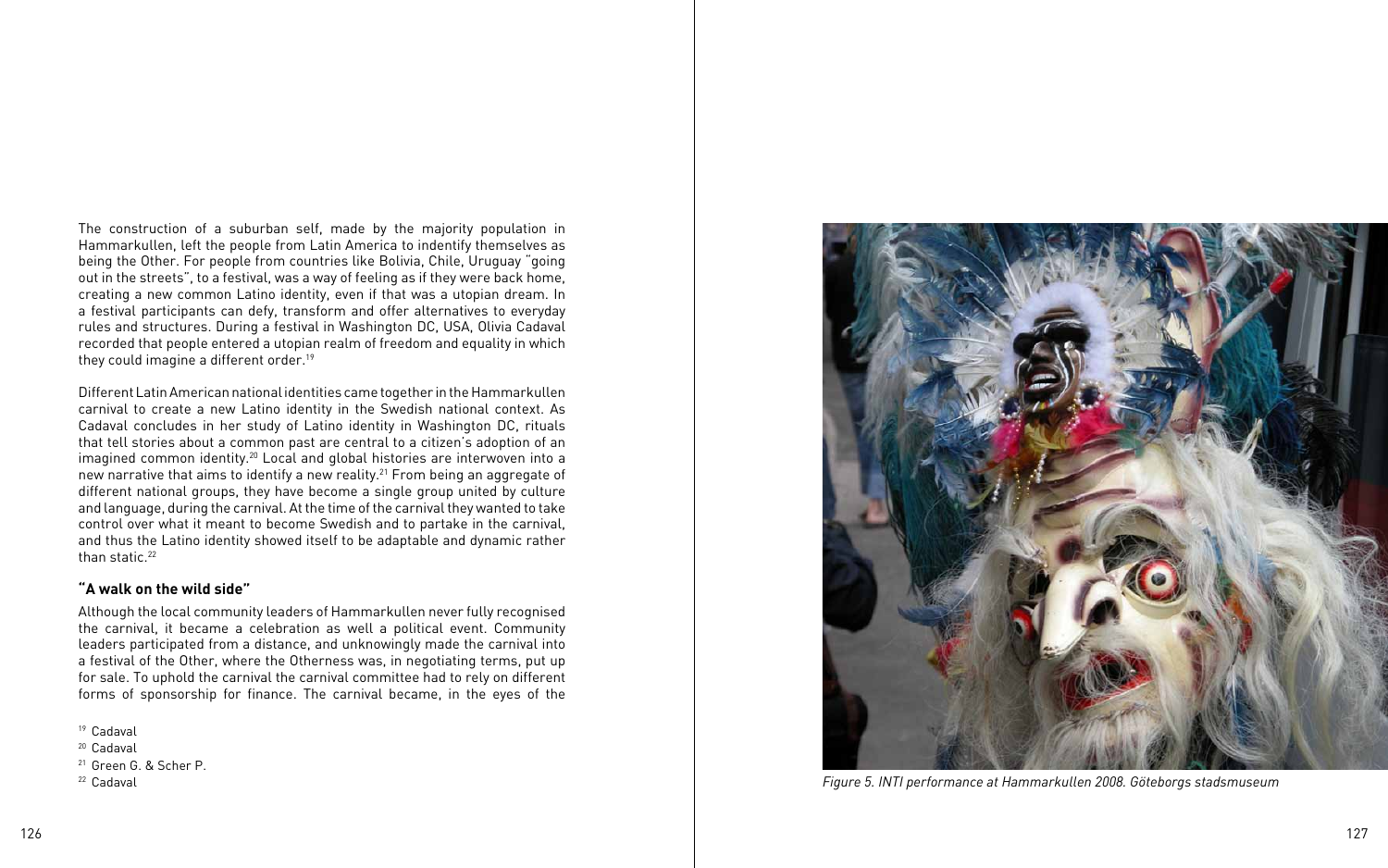Treating all citizens alike is a basic concept in Swedish communal legislation. Inequity is by no means accepted. When the Carnival of Hammarkullen was then seen as a public spectacle of Otherness and difference, it was a way to maintain a dominant discourse arguing that in due course all citizens will become integrated into the Swedish welfare state. Taking the tram out to the suburb Hammarkullen to watch the carnival was looked upon as "a walk on the wild side". Instead the Carnival of Hammarkullen's multi cultural animated expression challenged the fundamental idea of a homogenous Swedish welfare state. The new Latino narrative, even if it was utopian, was the traditional Swedish welfare state's dystopia.<sup>24</sup>

majority a working class or an ethnic group, a jollification that, at worst, could threaten to undermine community discipline. It was therefore seen as wasteful of time, money and energy.23 From a distance, this interpretation of the carnival served the purpose of highlighting the "normality" of the rest, confirming the reconstruction of the "average citizen" seen through the dominant Swedish homogeneity.

carnival traditions co-mingle with the "Vikingarna" (Viking) parade music band, Swedish folk dancers, West coast jitterbugs, traditional Bulgarian performances and Nigerian association dancers. New outsiders have joined, and during the course of the carnival they become insiders, a new order where defining a cultural self is built on difference in diversity rather than as a minority in a majority. They carnivalise a new identity and reality of difference that reflect the multiple voices and points of view.<sup>27</sup>

Several times the carnival committee tried to make the carnival a part of the city's official tourist entertainment programme, without success.<sup>25</sup> Projects financed by the city council had started a dialogue with the carnival committee which resulted in an exhibition presenting the history of the carnival.<sup>26</sup> In the 21<sup>st</sup> century the Göteborg cultural department, of which the city museum is a part, started, gradually, to engage in the financing of the Carnival of Hammarkullen.

#### **Difference in diversity**

Today the Carnival of Hammarkullen is a carnival of diversity where different groups from different parts of the world put on a performance. South American

<sup>23</sup> Owusu K. & Ross J.

- <sup>24</sup> Eagleton T.
- <sup>25</sup> Interview with Tony Parath. Committee Organizer of the Carnival of Hammarkullen. Göteborgs stadsmuseum.
- <sup>26</sup> Esteban Johansson

To relate to the Carnival of Hammarkullen, one must not perceive it as an obscure, ancient, third world picturesque tourist attraction. Instead it belongs to a modern experience whose aim is, in the eyes of the participants who live



*Figure 6. Swedish folk dancers at Hammarkullen 2011. Göteborgs stadsmuseum*